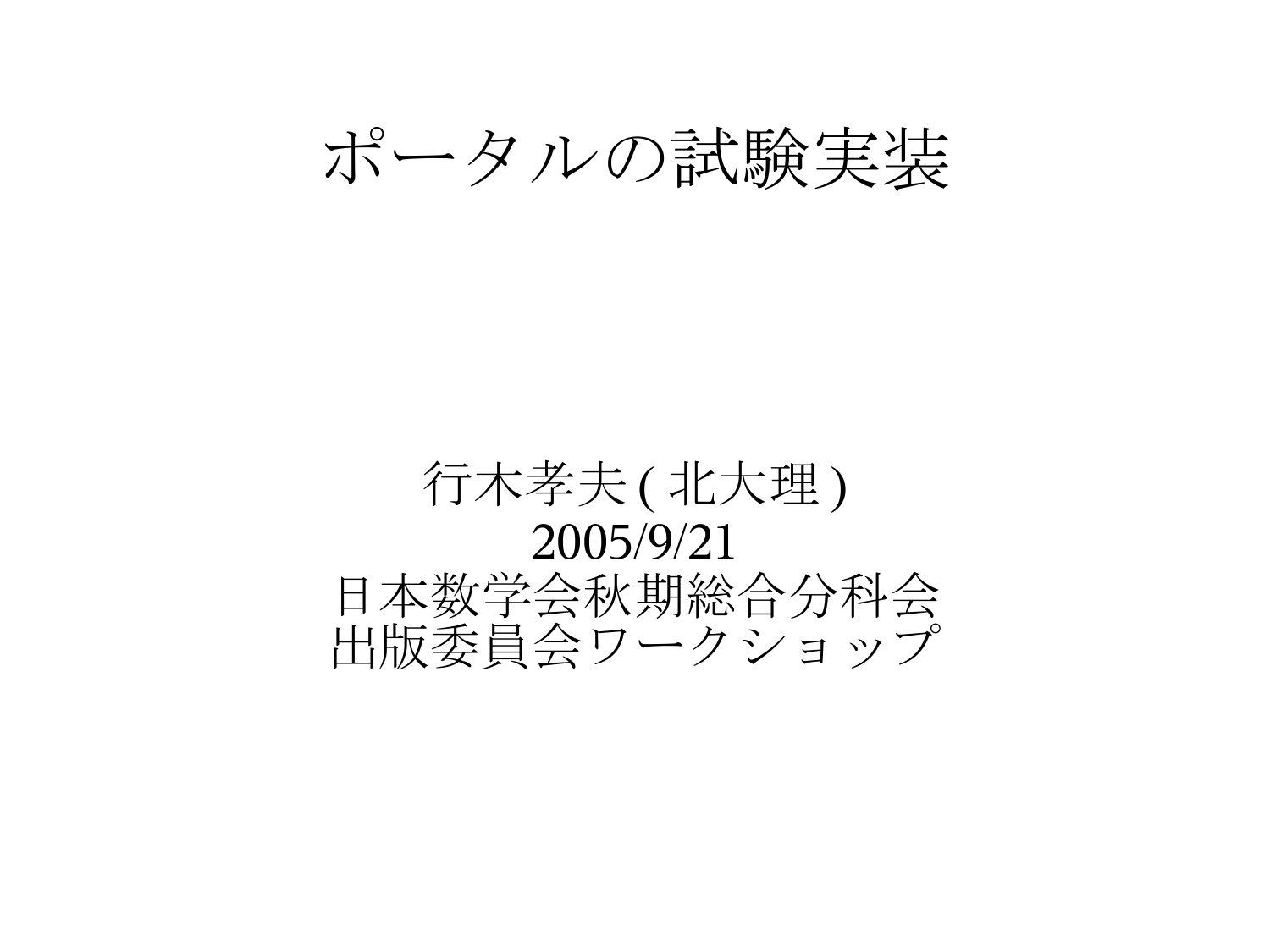サンプル

- RSS での新着情報
- メタデータ収集による分野別表示
- 検索
- 可視化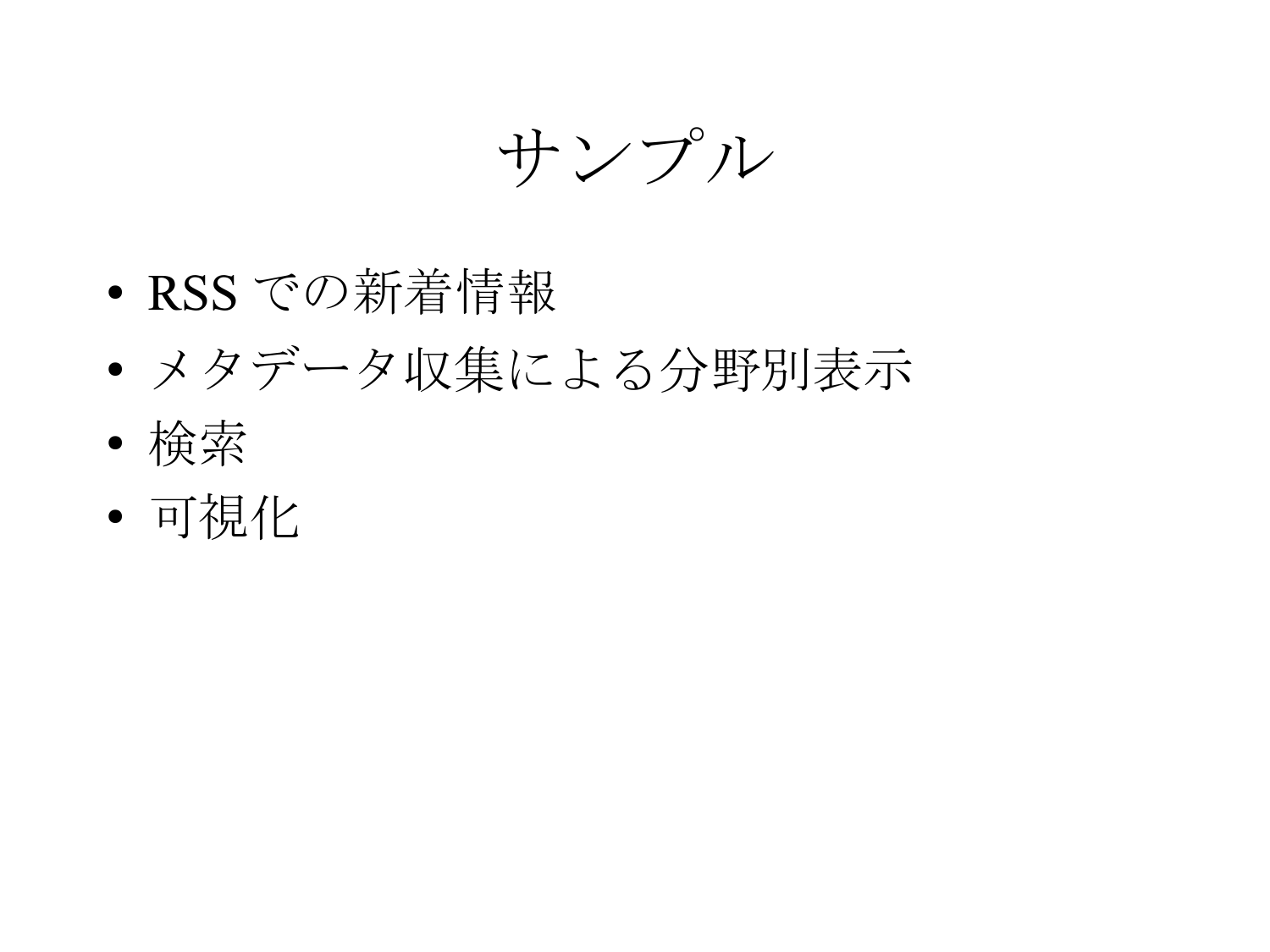ポータルの必要性

- 紀要の特徴
- 専門誌としては
	- 対象分野が決まっていない
	- 数が多い
- 情報を集約するポータルが必要 – 多様な訪問者を期待できる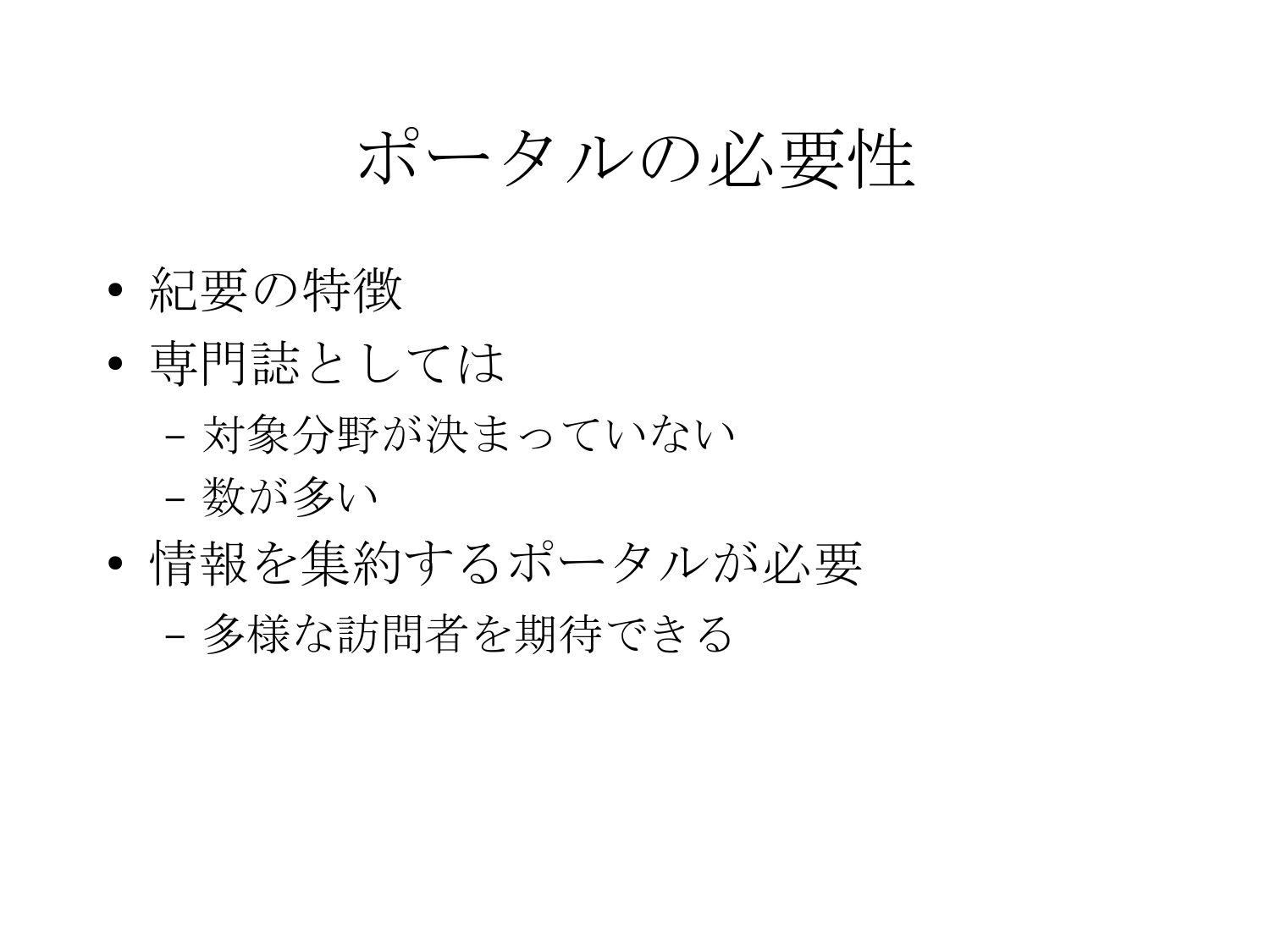ポータルの要件

- 紀要横断的な一覧性
	- 分野別表示
	- 検索
- 新着情報

– RSS

– 可視化

● 研究者以外へのアピール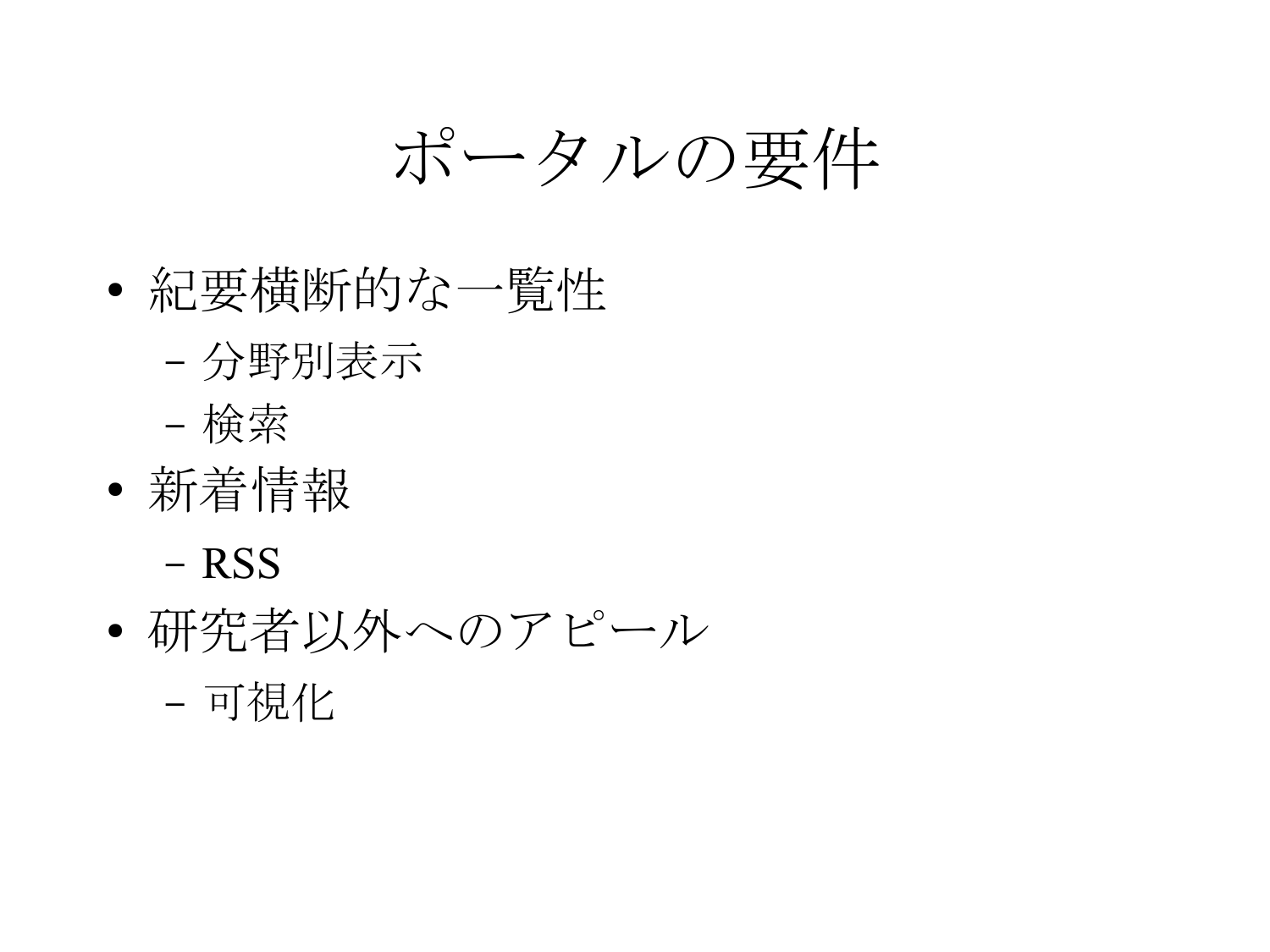

- 手作業は無理
- HTML でも無理
- 自動化する
- 基盤技術の存在
	- HTTP
	- XML
	- OAI-PMH
- メタデータ交換によって実現する – 新しい技術が出れば対応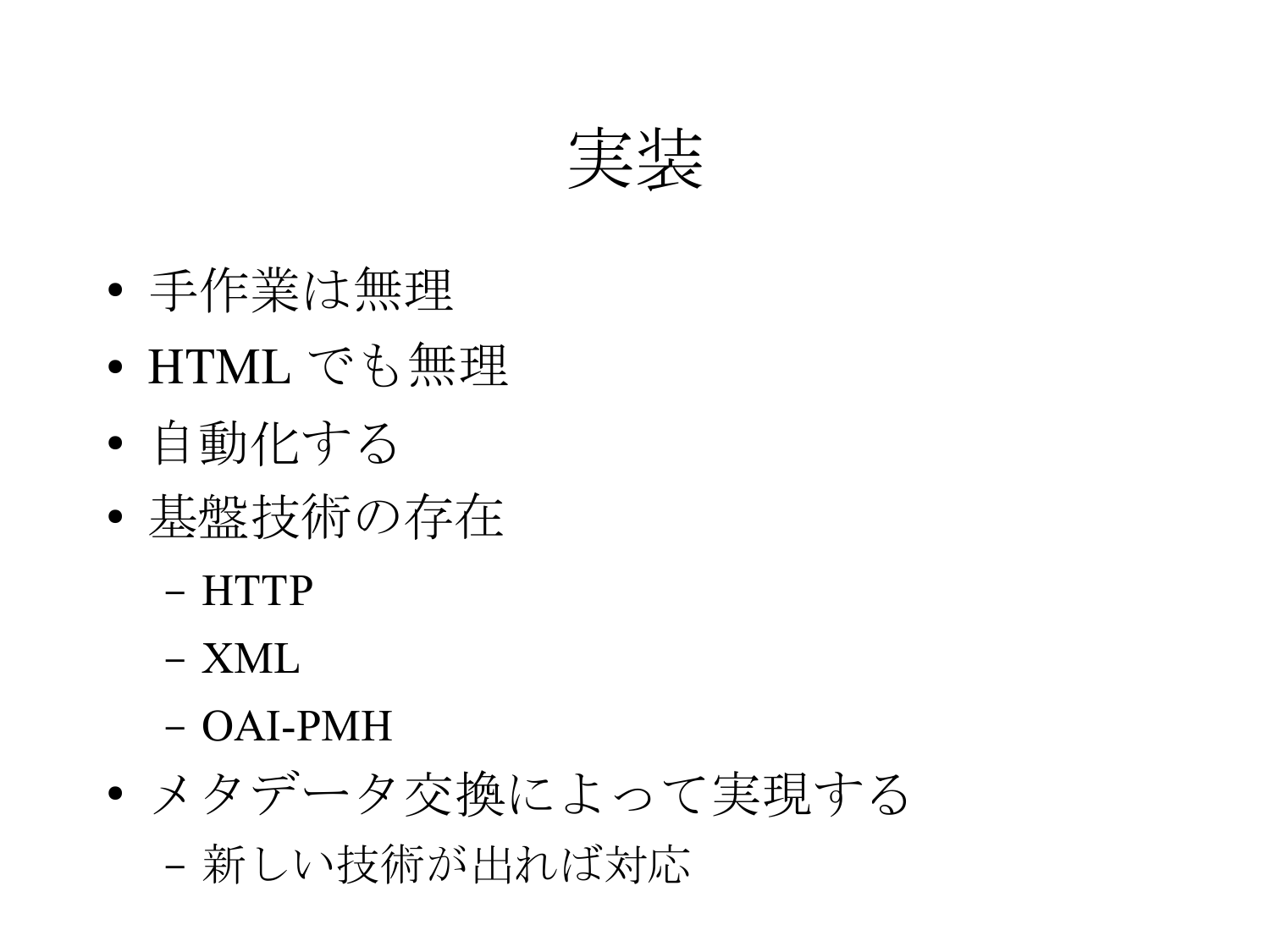#### 対応サイト

- EUCLID(KMJ, NMJ, TMJ, ...)
- arXiv.org
- 付属図書館の機関リポジトリ群 ( 千葉大、北 大)
- HMJ
- ...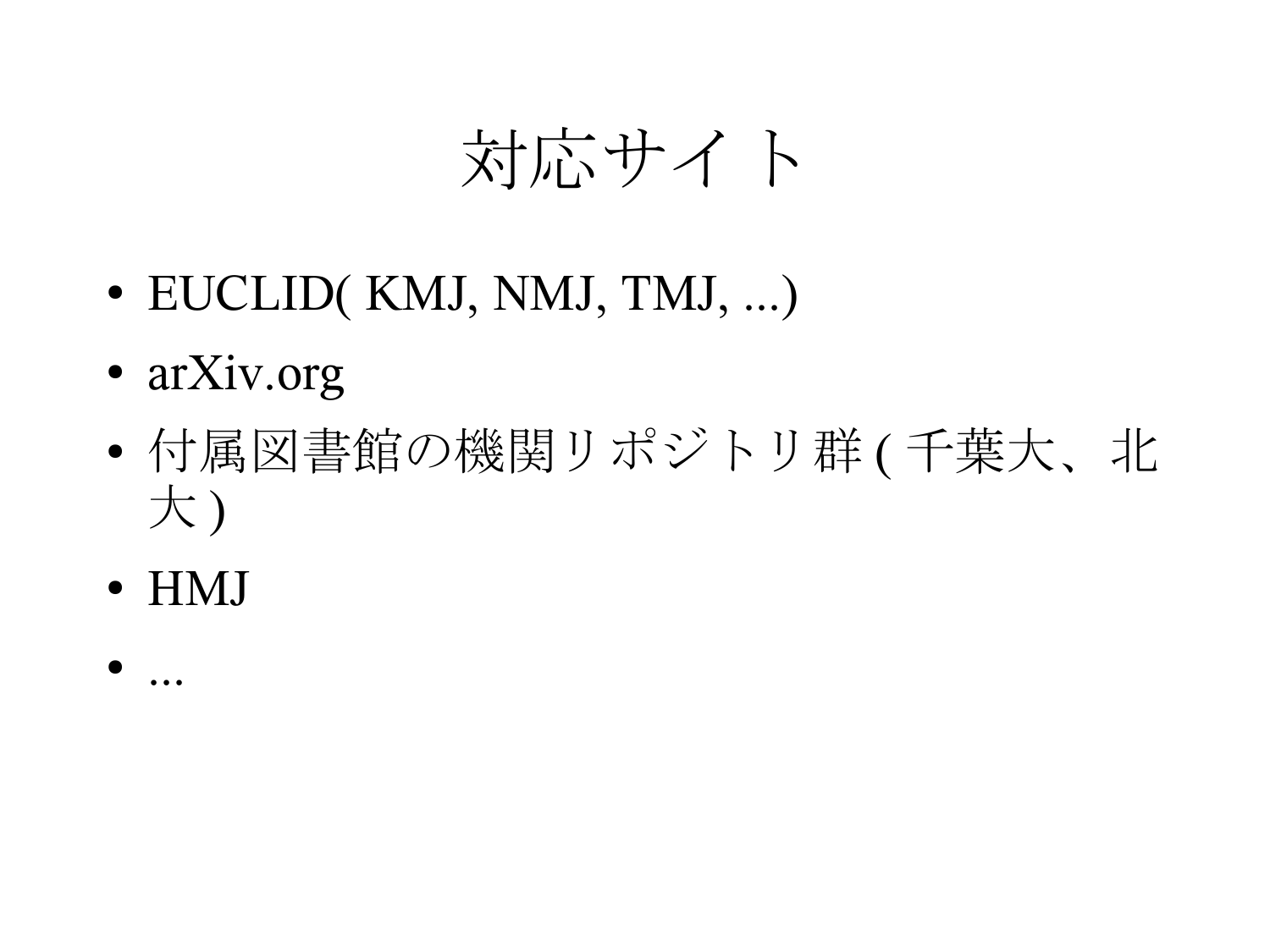問題

- メタデータ交換は技術的に実現しても、 – その上のメタデータ仕様が統一されなければ – 統一運用には使えない。
- 分類に MSC は必須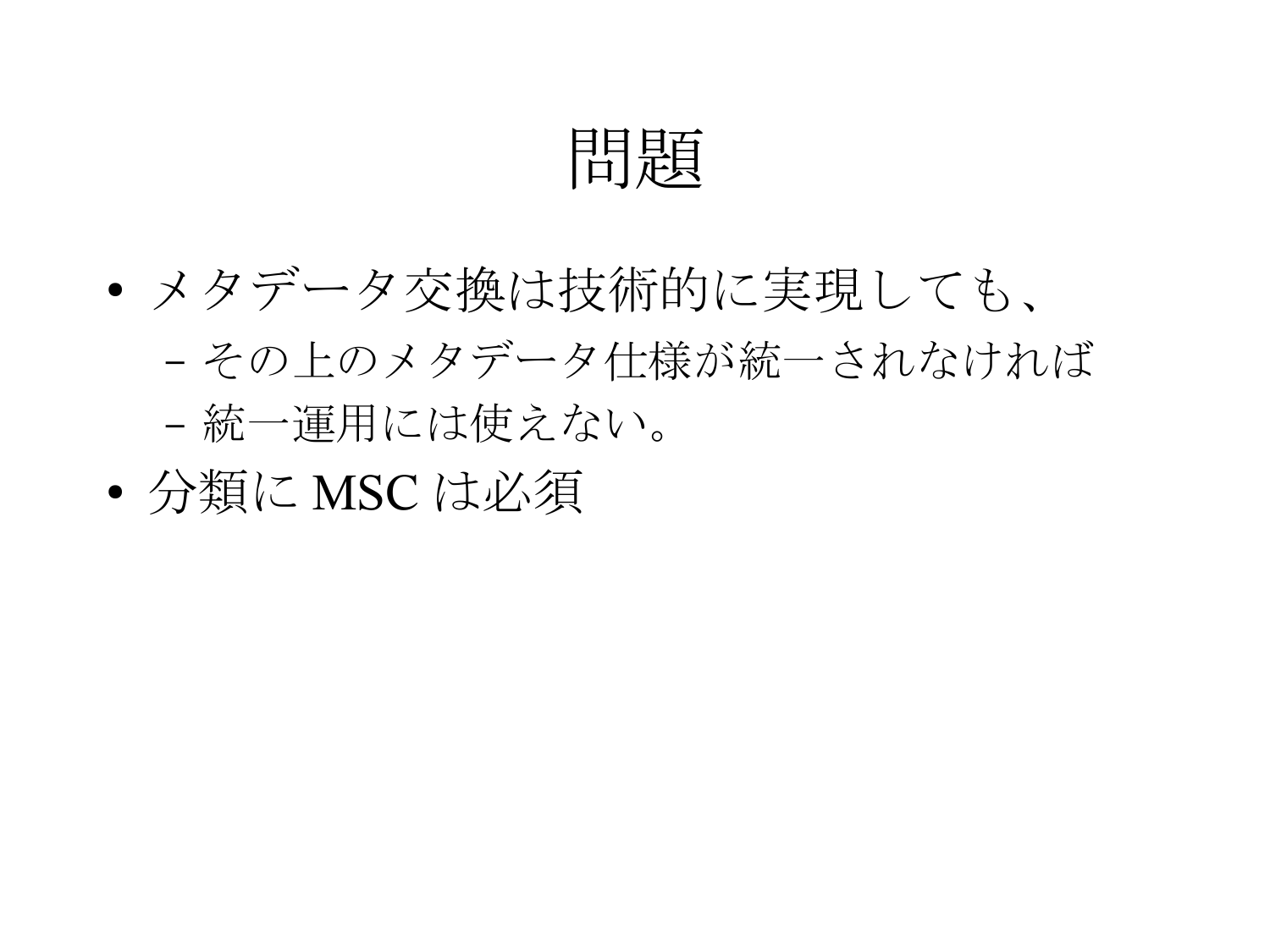# Project EUCLID

```
Title: The distribution of general final state random 
variables for stochastic epidemic models
creator: Ball, Frank
creator: O'Neill, Philip
subject: 92D30 (MSC2000)
subject: 60K99 (MSC2000)
subject: Epidemic
subject: final size 
subject: final severity
subject: Gontcharoff polynomial
publisher: Applied Probability Trust
date: 1999-06 (Issued)
type: text
format: application/pdf
identifier: http://ProjectEuclid.org/getRecord
id=euclid.jap/1029349824
identifier: euclid.jap/1029349824
identifier: Citation: J. Appl. Probab. 36 (1999), no. 2, 
473-491
```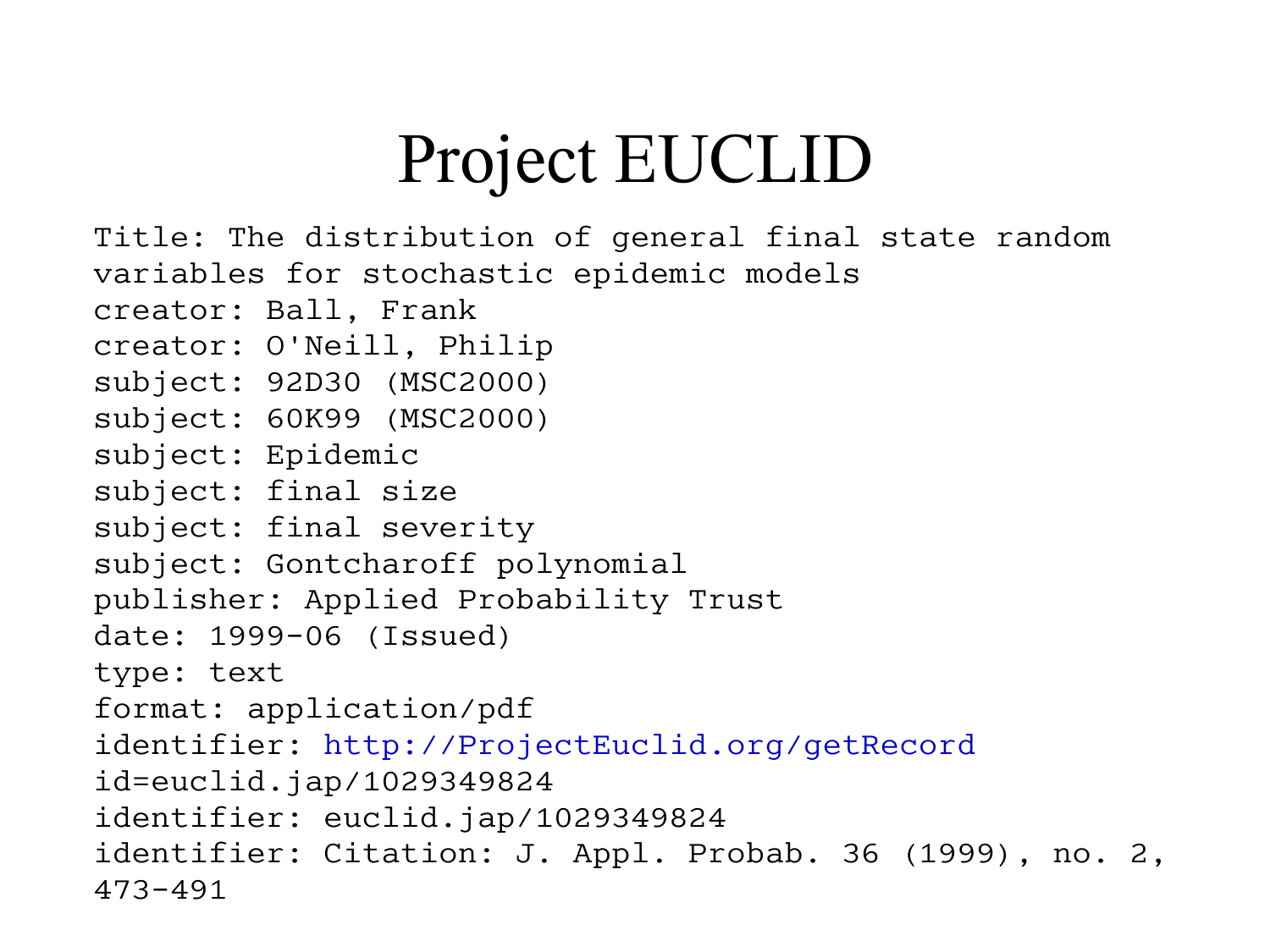## 千葉大学リポジトリ

title: Dualities for the Domany-Kinzel model creator: Katori, Makoto creator: Konno, Norio creator: Sudbury, Aidan creator: Tanemura, Hideki creator: 香取 , 眞理 type: 雑誌掲載論文 type: 研究成果 - 論文 identifier: http://mitizane.ll.chibau.jp/metadb/up/C0000050988/MR2054582.dvi identifier: BibliographicCitation:info:ofi/fmt:kev:mtx:ctx:Journal of Theoretical Probability Vol.17 no.1 page.131-144 (2004) language: eng relation: hasVersion:http://dx.doi.org/10.1023/B:JOTP.0000020478.2 4536.26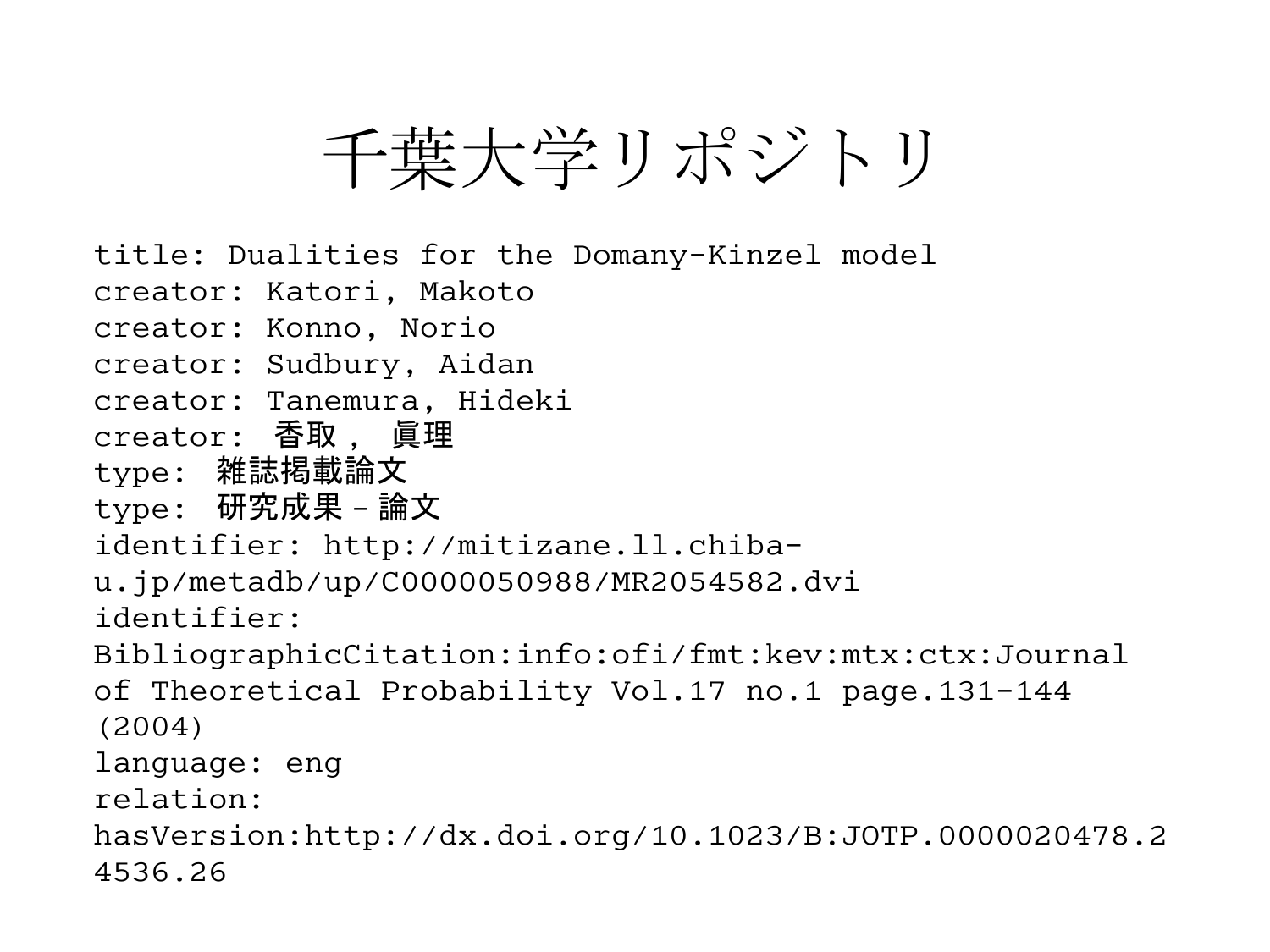## 今後に向けて

- 機能の検討と整理
- メタデータの再配布
	- WDML
	- Google (oai-pmh)
	- NII ( 図書館 )
- 情報ソースの多様化
	- 訪問者の多様化とその対応
	- 数学の普遍化